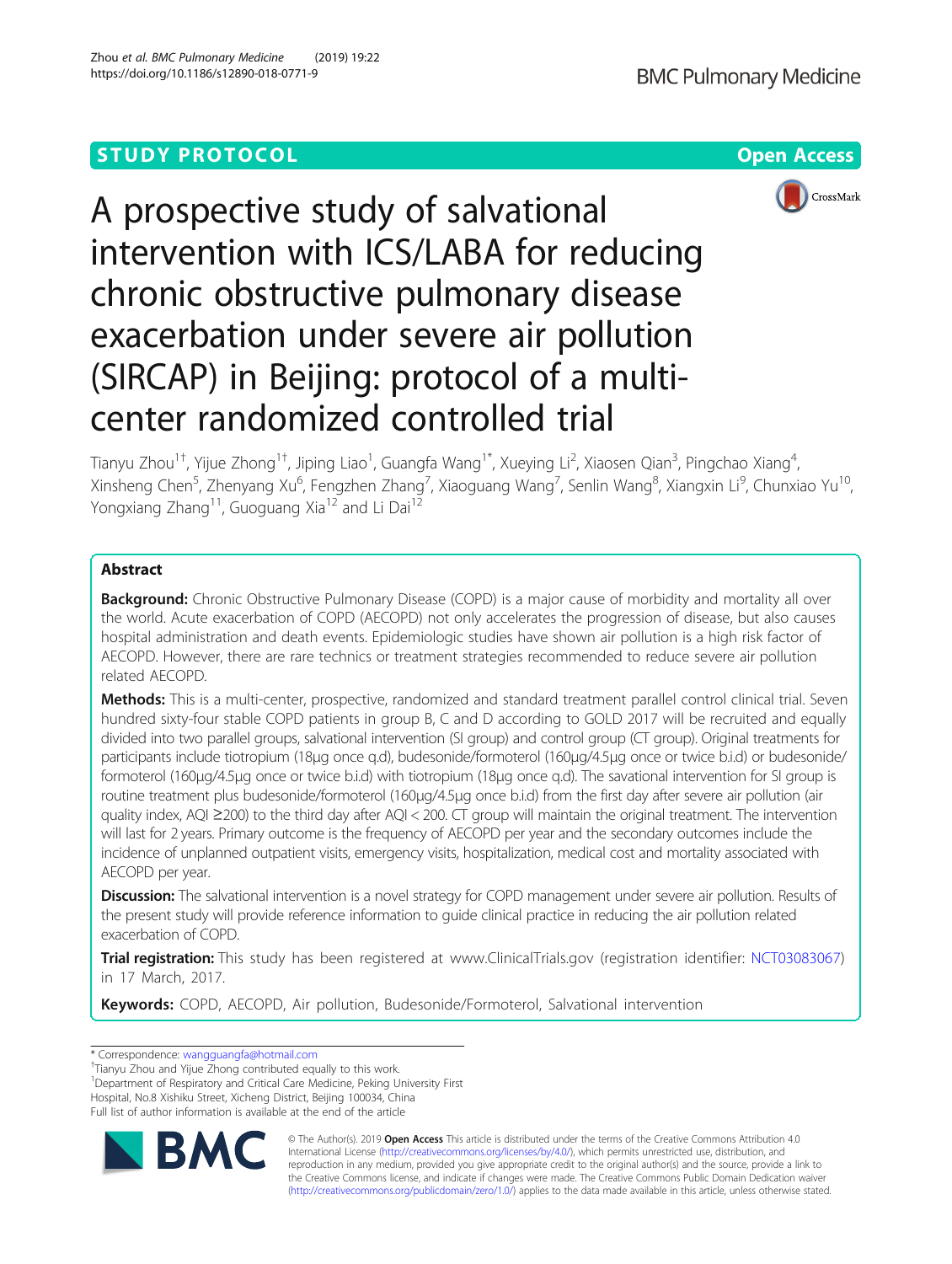## Background

Air pollution has become a serious public health issue in many regions, especially in China and other developing countries. Beijing is one of the most polluted cities in China, in which main pollutants are inhalable particulate matter (PM<sub>10</sub>) and fine particulate matter (PM<sub>2.5</sub>). PM<sub>10</sub> is the particulate matter with a diameter of  $10 \mu m$  or less and  $PM_{2.5}$  is with a diameter of 2.5  $\mu$ m or less. Once inhaled,  $PM_{2.5}$  deposits in lung tissues and diffuses in blood causing airway and systematic inflammation [\[1](#page-7-0)]. A study on the 80,515 deaths (48,802 males, 31,713 females) recorded during 2004–08 in Beijing showed huge effects of air pollution on years of life lost. Every interquartile range (IQR) increase in  $PM_{2.5}$  and  $PM_{10}$  was associated with 15.8 and 15.8 years of life lost increase, respectively [\[2](#page-7-0)]. Despite the government has made efforts to control air pollution, this situation is extremely difficult to be fundamentally improved in short time.

Although preventable and curable, chronic obstructive pulmonary disease (COPD) is still a major cause of morbidity and mortality all over the world, and best characterized by persistent airway inflammation and progressive airflow limitation [\[3](#page-7-0)]. Acute exacerbation of COPD (AECOPD) not only accelerates the progression of disease, but also increases hospitalization and death events. What is worse, air pollution is proven to be a high risk factor of AECOPD [\[4](#page-7-0)–[6](#page-8-0)], having a severe impact on patients' quality of life and prognosis. Once inhaled, COPD patients reported to suffer from short breath and lung function decrease [[7](#page-8-0)]. Meta-analysis evidence demonstrated that a 10  $\mu$ g/m<sup>3</sup> increase in PM<sub>2.5</sub> was associated with a 2.36% (95% CI 1.00 to 3.73%) increase in the risk of COPD associated admissions [[8](#page-8-0)]. A short-term (within 7 days) exposure of out-door air pollution rose the mortality rate of COPD by 1, 1 and 6% in China, the European Union and the United States respectively, and a long-term exposure increased the mortality rate by 10% [\[9\]](#page-8-0). In Beijing, with every increase of 55.89  $\mu$ g/m<sup>3</sup> of PM<sub>10</sub>, COPD related hospitalization and mortality would increase 29.69 and 46.35%, respectively  $[10]$  $[10]$ . Unfortunately, there are rare technics or treatment strategies recommended by any guideline around the world.

Thus, there is an urgent need for effective interventions to reduce AECOPD associated with severe air pollution exposure. Many issues must be taken into account: 1) geographic variation of air pollution, 2) measurement of air pollution exposure level, and 3) safety and effectiveness of the intervention.

In Beijing, air quality has been reported every hour automatically and summarized every 24 h since 2016 by Air Quality Automatic Monitoring System. In this system, there are 35 monitoring sites located in different districts of Beijing, and the monitoring area covers almost every corner in urban and main area in suburbs. Sulfur dioxide  $(SO<sub>2</sub>)$ , nitrogen dioxide  $(NO_2)$ , carbon monoxide  $(CO)$ , ozone  $(O_3)$ , inhalable particulate matter  $(PM_{10})$  and fine particulate matter  $(PM_{2.5})$  are monitored in each site. According to the 24-h mean concentration of  $PM_{10}$  and  $PM_{2.5}$ , the air quality index  $(AQI)$  was calculated  $[11]$ . AQI of each site the day before is updated every single day with a diagrammatic sketch on official website of Beijing Municipal Environmental Protection Bureau [[12\]](#page-8-0). Grades of AQI is also a guide to provide a health recommendation to the public (shown in Table [1\)](#page-2-0). From Table [1,](#page-2-0) when AQI is above 200, in other words when it is under severe air pollution, individuals with respiratory diseases are not recommended to do outdoor activities. Our previous HEART study found that air pollution led to delayed inflammatory burst in lung lasting almost 3 days [\[6](#page-8-0), [13\]](#page-8-0). After exposure to severe air pollution, airway inflammation of COPD patients get worsen [\[14\]](#page-8-0). At present, the pathophysiological process of exacerbation starts before patients have obvious symptoms. So it might be an optimal time for intervention from the first day to the third day after exposed to severe air pollution. Neither a pure treatment nor a simple prevention, this is a salvational intervention, aiming to rescue COPD patients from airway inflammatory burst caused by air pollution and to avoid AECOPD.

Inhaled corticosteroids (ICS) play an essential role on anti-inflammation, and beta<sub>2</sub>-agonists stimulate beta<sub>2</sub>-adrenergic receptors in order to relax airway smooth muscle. Combination of ICS and long-acting beta<sub>2</sub>-agonists (LABA) such as budesonide/formoterol and fluticasone/ salmeterol has effective synergistic action on improving symptoms, lung function, and life quality, as well as reducing exacerbation of COPD [[15,](#page-8-0) [16\]](#page-8-0). Compared with fluticasone/ salmeterol, short-term treatment of budesonide/formoterol have a more rapid onset of action and improves pulmonary function and morning activities more greatly [\[17\]](#page-8-0). COPD patients treated with budesonide/formoterol have less AECOPD related emergency visits, hospitalization events and oral corticosteroids doses than those treated with fluticasone/ salmeterol  $[18]$ . In the aspect of safety, budesonide/formoterol shows lower risk of pneumonia and pneumonia associated hospitalization and mortality [\[19](#page-8-0)]. Thus, budesonide/formoterol is chosen to be the ideal drug for the salvational intervention.

The salvational intervention for COPD patients under severe air pollution  $(AQI \ge 200)$  is a short-term treatment with budesonide/formoterol (160μg/4.5μg once b.i.d) from the first day after the exposure to the third day after the exposure end. We hypothesize that it may be beneficial on reducing AECOPD frequency per year and AECOPD related visits, hospitalization, mortality, costs and so on.

## Methods

## Study design

This is a multi-center, prospective, randomized and standard treatment parallel control clinical trial. A total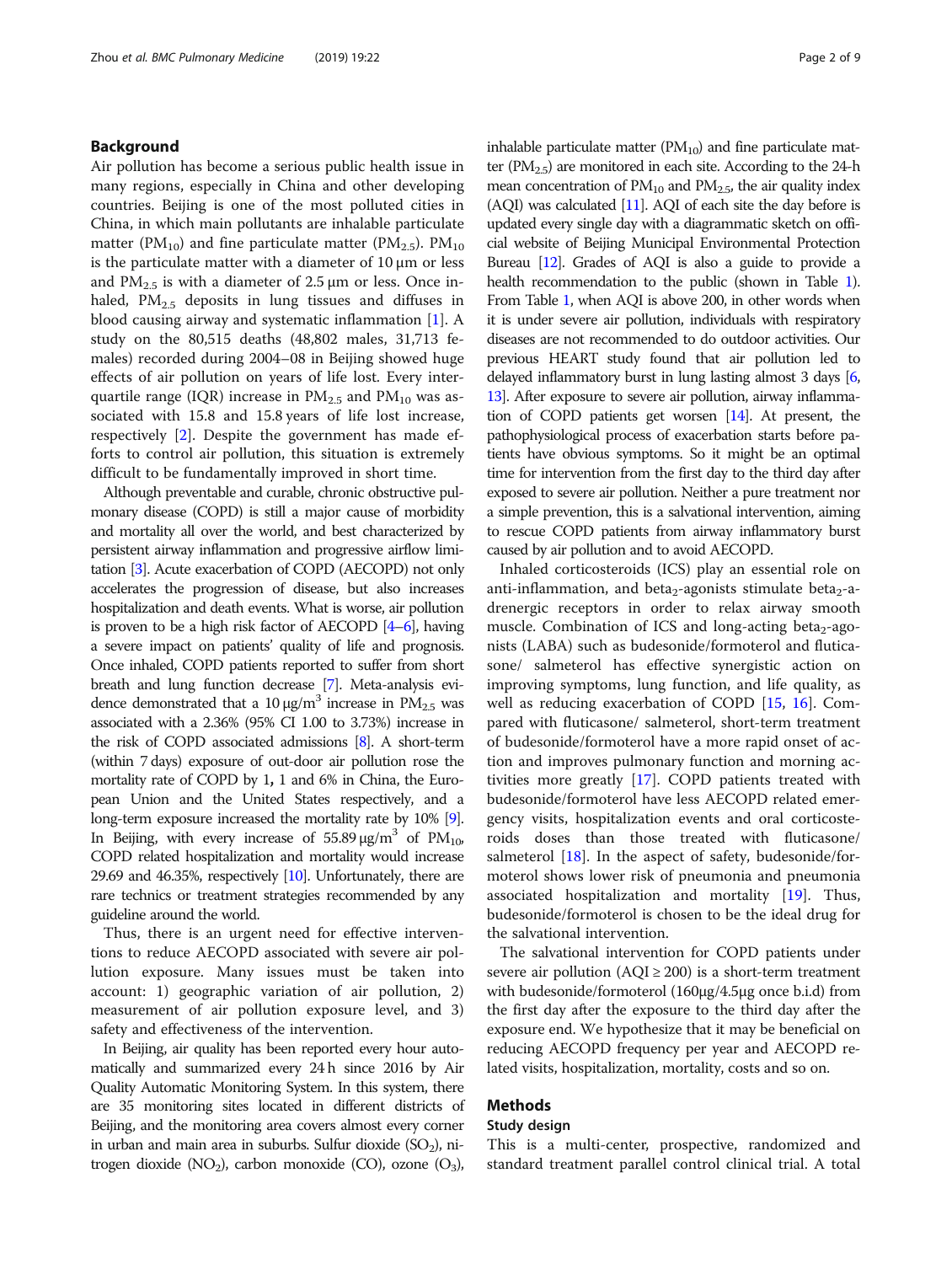<span id="page-2-0"></span>

|             |           | Table 1 Grading standard and health recommendation of AQI     |                                                 |        |                                                                                                                                                                     |                                                                                                                                                                                                         |
|-------------|-----------|---------------------------------------------------------------|-------------------------------------------------|--------|---------------------------------------------------------------------------------------------------------------------------------------------------------------------|---------------------------------------------------------------------------------------------------------------------------------------------------------------------------------------------------------|
| Q           | AQI level | Concentration<br>of primary<br>pollutant<br>$(\text{ug/m}^3)$ | Classification of AQI &<br>representative color |        | Effect                                                                                                                                                              | Recommendation                                                                                                                                                                                          |
| $0 - 50$    | Grade1    | $0 - 35$                                                      | Excellent                                       | Green  | Almost no air pollution                                                                                                                                             | All individuals can take normal activities                                                                                                                                                              |
| $51 - 100$  | Grade2    | $35 - 75$                                                     | Good                                            | Yellow | Some pollutant have weak impact<br>on some sensitive individuals                                                                                                    | The sensitive individuals should reduce<br>outdoor activities                                                                                                                                           |
| $101 - 150$ | Grade3    | $75 - 115$                                                    | Slight pollution                                | Orange | Symptoms are aggravated in<br>Irritative symptoms show in<br>susceptible population;<br>healthy individuals                                                         | cardiopulmonary diseases should reduce<br>long-term and high-intensity outdoor<br>Children, the elderly and people with<br>exercise                                                                     |
| $51 - 200$  | Grade4    | 115-150                                                       | Moderate Pollution                              | Ted    | Some influences on cardiopulmonary<br>Symptoms are further aggravated<br>in susceptible population;<br>in healthy individuals<br>system are shown                   | cardiopulmonary diseases should avoid<br>General population should moderately<br>long-term and high-intensity outdoor<br>Children, the elderly and people with<br>reduce outdoor activities<br>exercise |
| $201 - 300$ | Grade5    | 150-250                                                       | Severe pollution                                | Purple | Symptom are shown generally in<br>aggravated in patients with<br>Symptoms are significantly<br>cardiopulmonary diseases;<br>healthy individuals                     | Children, the elderly, the people with heart<br>General population should reduce outdoor<br>disease or respiratory disease should avoid<br>outdoor activities<br>activities                             |
| $>300$      | Grade6    | 250-500                                                       | Extremely severe pollution                      | maroon | Some diseases appears in advance<br>with obvious symptoms in healthy<br>Tolerance of exercise decreased<br>individuals;                                             | General population should reduce outdoor<br>Children, the elderly and patients should<br>stay indoor<br>activities                                                                                      |
|             |           |                                                               |                                                 |        | The information is original in Chinese on website< http://www.bjmemc.com.cn/g374/s1046/t1662.aspx > presented by Beijing Municipal Environmental Protection Bureau> |                                                                                                                                                                                                         |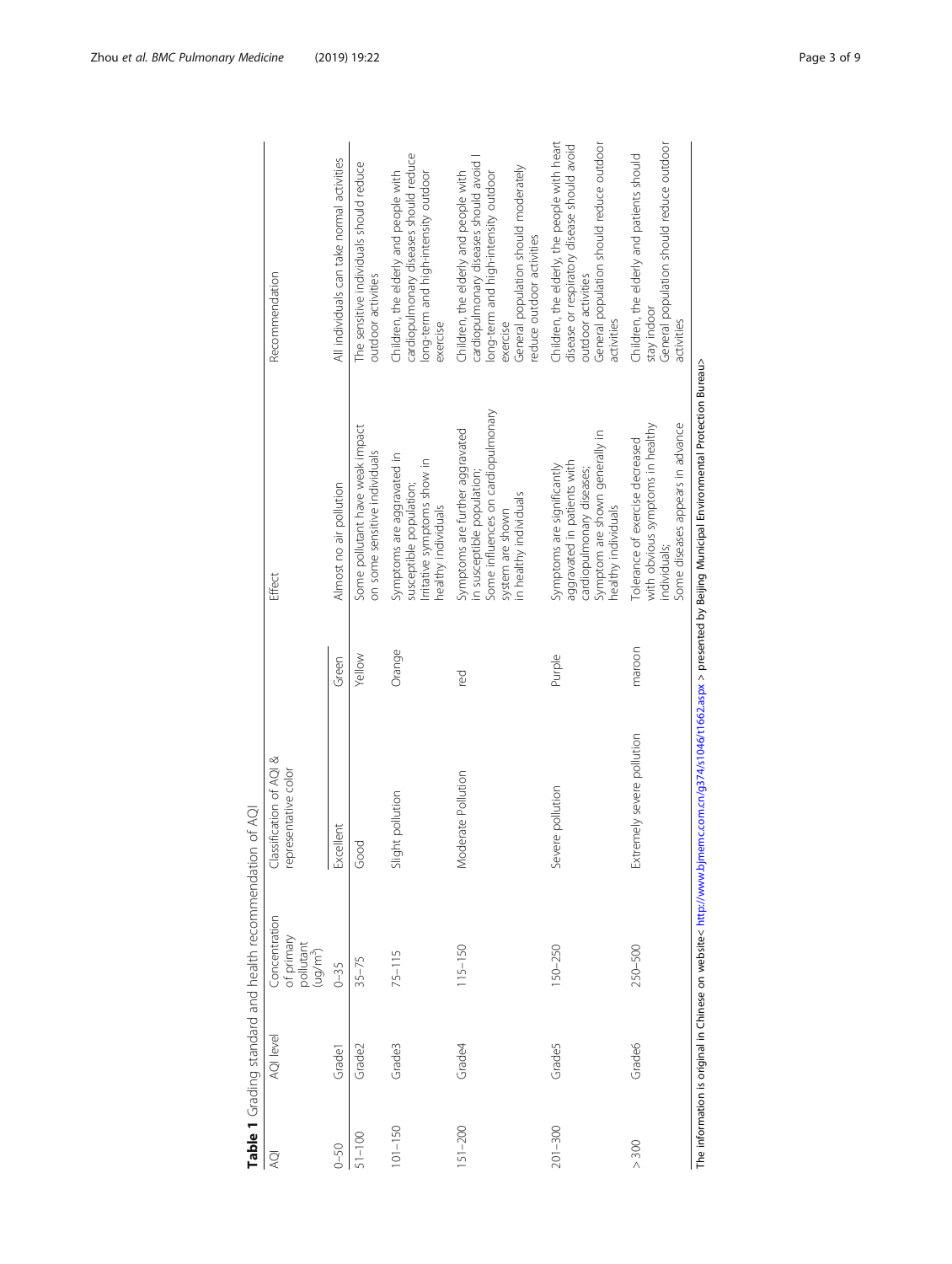of 764 stable COPD patients diagnosed according to GOLD will be recruited and equally divided into two parallel groups, salvational intervention group (SI group) and control group (CT group). The Department of Respiratory and Critical Care Medicine in Peking University First Hospital is responsible for this research. Other 10 institutions participating in the study include Peking University Shougang Hospital, People's Hospital of Beijing Daxing District, Beijing Jingmei Group General Hospital, Beijing Miyun Hospital, Beijing Changping Hospital, The Hospital of Shunyi District, Beijing Luhe Hospital capital medical university, Civil Aviation General Hospital, Beijing Jishuitan Hospital and Aerospace 731 Hospital. These 11 centers are located in the four corners and central of Beijing, covering area from urban to suburbs.

## Trial population

Investigators or physicians will explain the trial in detail to potential COPD participants from outpatient visits of each center. Total 764 eligible COPD patients will be enrolled after signing consent forms.

The inclusion criteria are 1) aged at 40–80 years old; 2) spirometry confirmed diagnose of COPD in group B, C and D according to GOLD 2017 with at least one acute exacerbation before and stable for at least 3 months; 3) quit smoking for more than 6 months; 4) be able to engage in daily activities; 5) have willing to participate in this study, follow the research program and have the ability to sign the informed consent; 6) Beijing residents; 7) can be contacted.

The exclusion criteria are 1) history of asthma, lung cancer, active pulmonary tuberculosis, bronchiectasis, diffuse lung disease (interstitial pneumonia, occupational lung disease, sarcoidosis et. al) and pleural disease; 2) history of lobectomy and / or lung transplantation; 3) predicted life expectancy less than 3 years; 4) history of severe psychiatric illnesses, mental disorders, neurological disorders, malignant tumors, chronic liver disease, heart failure, autoimmune diseases, chronic kidney disease; 5) never engage in outdoor activities; 6) plan to move out of Beijing in 3 years; 7) plan to carry out an indoor redecoration during the study; 8) alcoholism, drug abuse or abuse of toxic solvents; 9) allergic to the study drug or its ingredients, or have a clear contraindication of it; 10) participate in any other clinical trial; 11) cannot finish long term follow-up or be poor compliance; 12) do not provide consent.

## Baseline data collection

The information of demographic data, medical and medication history, smoking and exposure history, family history and main results of physical, laboratory, and lung function test (including bronchial dilation test) will be collected. Especially, region of daily activities like home or work address and the history of exacerbation of COPD in last 12 months will be recorded. Furthermore, such COPD assessment scales like the St. George's Respiratory Questionnaire (SGRQ), COPD assessment test (CAT), Modified British Medical Research Council (mMRC) scale and BODE index will be noted.

#### Washout period

Inhaled tiotropium (18μg once q.d), budesonide/formoterol (160μg/4.5μg once or twice b.i.d) or the combination of budesonide/formoterol (160μg/4.5μg once or twice b.i.d) and tiotropium (18μg once q.d) will be used as routine treatment. Inhaled medication will be withdrawn from all potential subjects prior to randomization (shown in Table 2).

#### Randomization

The randomization will be stratified by centers and the random code will be designed in a 1:1 ratio (SI group or CT group), with a block size of 4, using the SAS 9.2 software package (SAS Institute, Cary, NC). The randomization results will be sealed in the envelopes

Table 2 Inhaled pharmacological wash-out

| Inhaled medication used before wash-out                                                  | Inhaled medication used during wash-out            | Duration of wash-out                          |  |  |  |
|------------------------------------------------------------------------------------------|----------------------------------------------------|-----------------------------------------------|--|--|--|
| Tiotropium (18µg once g.d)                                                               | Maintain the original regimen                      | No washout, go directly into<br>randomization |  |  |  |
| Budesonide/formoterol (160µg/4.5µg once or twice b.i.d)                                  |                                                    |                                               |  |  |  |
| Tiotropium (18µg once g.d) + budesonide/formoterol (160µg/<br>4.5µg once or twice b.i.d) |                                                    |                                               |  |  |  |
| No use of inhaled medication                                                             | Tiotropium (18µg once g.d)                         | Four weeks                                    |  |  |  |
| Anticholinergic agents except tiotropium                                                 |                                                    |                                               |  |  |  |
| Inhaled corticosteroids only                                                             | Tiotropium (18µg once g.d) + budesonide/formoterol |                                               |  |  |  |
| Inhaled B2-agonist only                                                                  | (160µg/4.5µg once or twice b.i.d)                  |                                               |  |  |  |
| ICS/LABA except budesonide/formoterol                                                    |                                                    |                                               |  |  |  |
| LAMA+ICS/LABA except Tiotropium + budesonide/formoterol                                  |                                                    |                                               |  |  |  |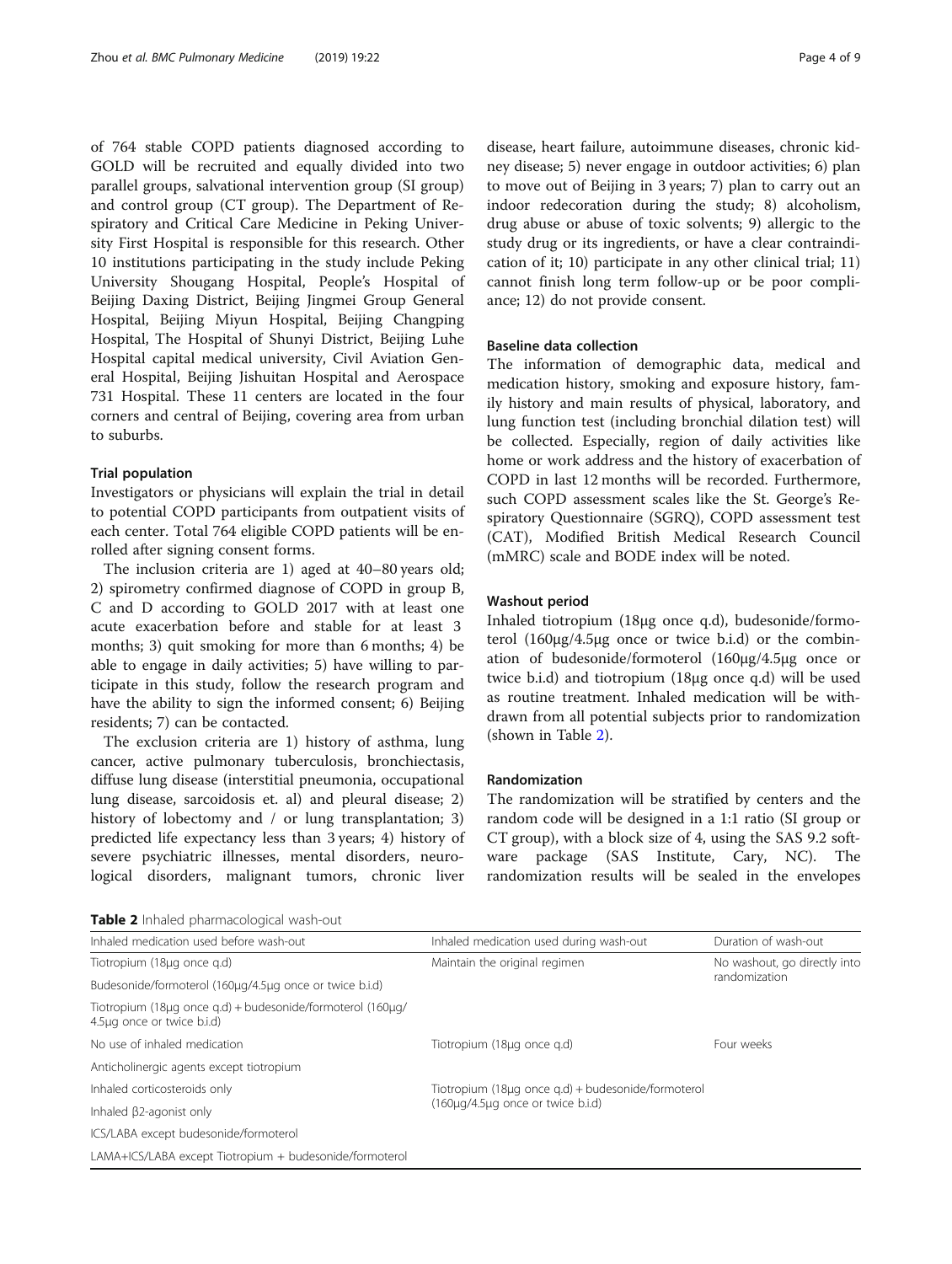until the end of the study. The flowchart of this study is shown in Fig. 1.

#### Groups

After randomization, patients will be assigned to two groups, salvational intervention group (SI group) and control group (CT group). On the foundation of basic treatment strategies, inhaled budesonide/formoterol (160μg/ 4.5μg) will be used as an intervention drug for patients in SI group. When air quality index (AQI) is no less than 200, they will temporary add budesonide/formoterol (160μg/4.5μg once b.i.d) from the first day after exposure till the third day after AQI drops below 200. CT group maintains the original treatment. Intervention will be finished by telephone, message or E-mail. The intervention will last for 2 years. Daily AQI and whether the intervention is successfully accomplished during every intervention period will be recorded by investigators.

#### Follow-up schedule

Besides baseline, patients will be formally visited 4 or 5 times during this trial: before randomization (for those who need pharmacological washout) and every 6 months after randomization. Questionnaires of SGRQ, CAT, mMRC scale and BODE index will be filled out and assessment of AECOPD will be collected. Meanwhile, information of physical, laboratory, and lung function test (including bronchial dilation test) will be collected, too. The details are listed in Table [3.](#page-5-0) Investigators are requested to contact subjects at least once a month by telephone, message or E-mail to ask patients about their respiratory symptoms and make a judgement about adverse events.

What is more, all subjects have to complete diary cards during this study. Subjects are asked to record the daily dose of inhaled budesonide/formoterol (160μg/ 4.5μg) and score their status of cough, expectoration, dyspnea, physical activity and sleep on 5 points(from 0  $=$  very well to  $4 =$  very poor).

#### **Outcomes**

Primary outcome is the frequency of AECOPD per year, which is defined as the incidence of AECOPD per patient per year.

Secondary outcomes include the number of unplanned outpatient visits, emergency visits, hospitalization, medical cost and mortality caused by AECOPD per year.

## Data collection and management

All baseline and follow-up data will be recorded on an online Case Report Form System. Project investigators

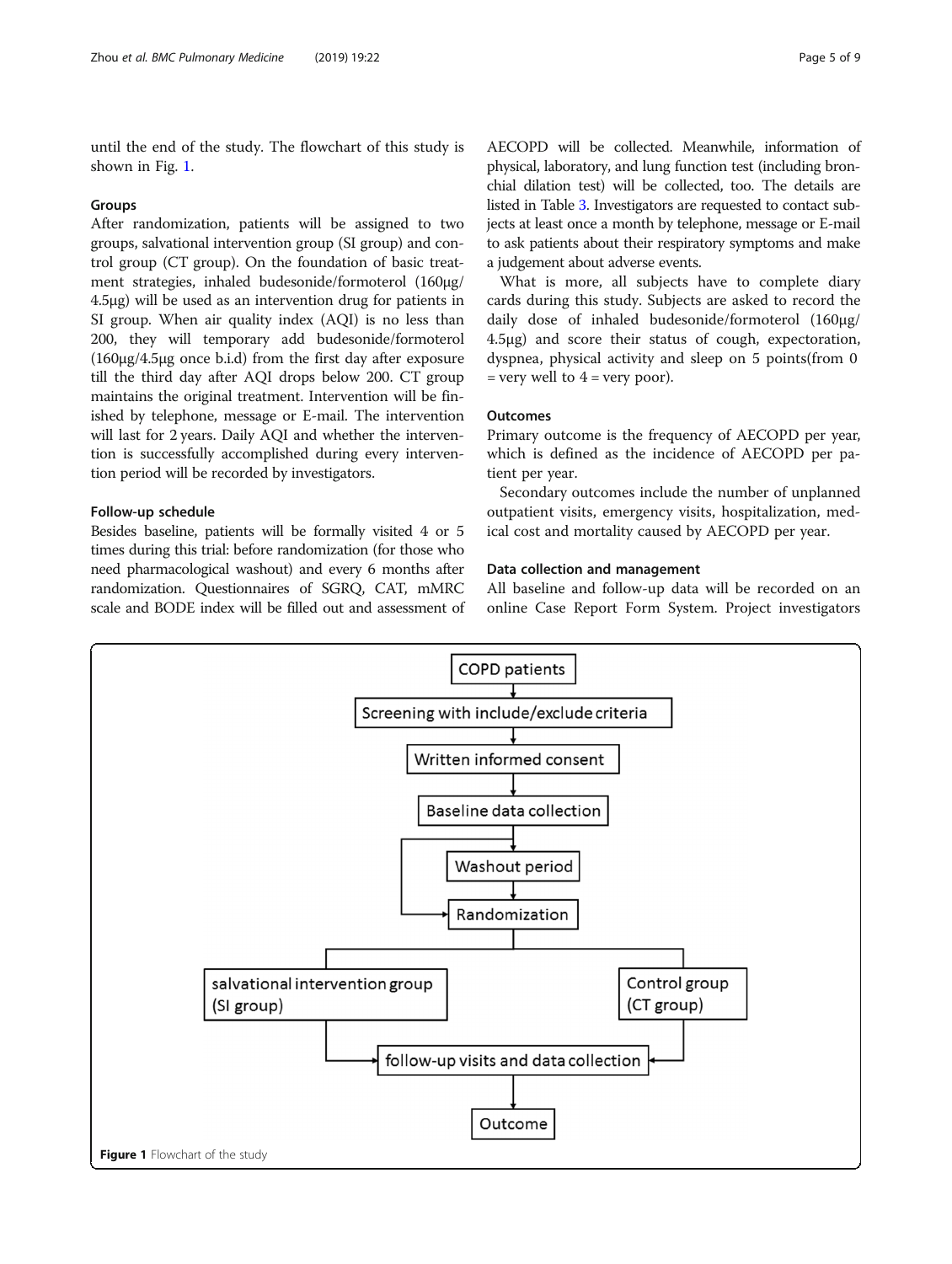| Follow-up Visit                    | Baseline(V1)        | Before<br>randomize(V2)                                                          | The first time after<br>randomization(V3) | The second time after The third time after The fourth time after<br>randomization(V4) | randomization(V5)     | randomization(V6)                                                                        |
|------------------------------------|---------------------|----------------------------------------------------------------------------------|-------------------------------------------|---------------------------------------------------------------------------------------|-----------------------|------------------------------------------------------------------------------------------|
|                                    | Screening<br>period | 4 weeks $\pm$ 1 day after 6 months $\pm$ 3 days<br>washout period (in<br>demand) | after randomization                       | 12 months $\pm$ 3 days<br>after randomization                                         |                       | 18 months $\pm$ 3 days 24 months $\pm$ 3 days<br>after randomization after randomization |
| Informed consent                   | $\times$            |                                                                                  |                                           |                                                                                       |                       |                                                                                          |
| Basic information                  | $\mathsf X$         |                                                                                  |                                           |                                                                                       |                       |                                                                                          |
| Alteration of basic<br>information |                     | $\mathsf X$                                                                      | Χ                                         | X                                                                                     | X                     | X                                                                                        |
| History of COPD                    | $\times$            |                                                                                  |                                           |                                                                                       |                       |                                                                                          |
| Criteria                           | $\mathsf X$         |                                                                                  |                                           |                                                                                       |                       |                                                                                          |
| Wash-out                           | $\times$            |                                                                                  |                                           |                                                                                       |                       |                                                                                          |
| SGRQ                               | X                   | $\mathsf X$                                                                      | $\times$                                  | $\mathsf X$                                                                           | X                     | X                                                                                        |
| CAT                                | $\times$            | $\mathsf X$                                                                      | X                                         | X                                                                                     | $\boldsymbol{\times}$ | X                                                                                        |
| <b>mMRC</b>                        | $\times$            | $\mathsf X$                                                                      | X                                         | X                                                                                     | X                     | X                                                                                        |
| <b>BODE</b>                        | $\mathsf X$         | $\mathsf X$                                                                      | $\mathsf X$                               | X                                                                                     | X                     | X                                                                                        |
| AECOPD questionnaire               | $\mathsf X$         | $\mathsf X$                                                                      | Χ                                         | X                                                                                     | X                     | X                                                                                        |
| Physical examination               | $\times$            | $\mathsf X$                                                                      | Χ                                         | X                                                                                     | X                     | X                                                                                        |
| Lung function test                 | $\times$            | $\mathsf X$                                                                      | X                                         | X                                                                                     | X                     | X                                                                                        |
| 6 min walk time, 6MWT              | $\mathsf{X}$        | $\mathsf X$                                                                      | X                                         | X                                                                                     | X                     | X                                                                                        |
| Arterial blood gas<br>analysis     | $\times$            |                                                                                  |                                           |                                                                                       |                       | X                                                                                        |
| Other medication                   | $\times$            | $\mathsf X$                                                                      | X                                         | X                                                                                     | $\boldsymbol{\times}$ | X                                                                                        |
| Adverse events report              |                     | $\boldsymbol{\times}$                                                            | X                                         | X                                                                                     | X                     | X                                                                                        |

#### <span id="page-5-0"></span>Table 3 Details of follow-up visits

of each center, study coordinators, investigators for intervention, investigators for follow-up visits and data managers will have accordingly authorized access to this system. Online data will be monitored carefully by two data managers every month. Complete online data will be exported into the EpiData3.10 database system.

## Data sharing

The study has no plan of data sharing.

#### Adverse events

Adverse event is an unpredictable and infaust event that occurs during the study period, with or without the study intervention. Severe adverse event is an event that lead to death, threat of life, persistent disability or dysfunction, diagnose of tumor or other severe event during the study period. In our study, all drugs used for patients are routine medicine within recommended dosage. So our study will not produce additional risk on participants. However, adverse events may occur during daily use. All adverse events will be monitored carefully, managed promptly, and followed up until they are properly resolved, stabilized or recovered to normal. And occurrences of adverse events will be documented from the beginning to the end of the study including the time of occurrence, diagnosis, diagnosis time, management,

duration of persistence, sequelae, and severity. The occurrences of severe adverse events will be reported to the Peking University First Hospital Institutional Review Board (IRB) as soon as possible. Severe adverse event will be analyzed every 6 months during the study. If there is a definite benefit  $(P < 0.01)$  or an obvious disadvantage( $P \le 0.05$ ), the research will be stopped after the discussion of all centers and the approval of the ethic committee.

## Management of AECOPD during study

AECOPD is a clinical diagnosis of an acute symptoms including increased cough, increased sputum volume and/or purulence, increased dyspnea, increased wheeze, chest tightness and fluid retention. When a participant suffers an acute exacerbation during this study, the salvational intervention will be suspended, and the participant will get treated and continue this study after 1 month of a stable condition. Symptoms, hospital admissions and costs associated with exacerbation will be recorded in next follow-up visit.

## Sample size

According to previous studies, every increase of 55.89  $\mu$ g/m<sup>3</sup> of PM<sub>10</sub> increased COPD related hospitalization by 29.69% in Beijing, and a  $10 \mu g/m<sup>3</sup>$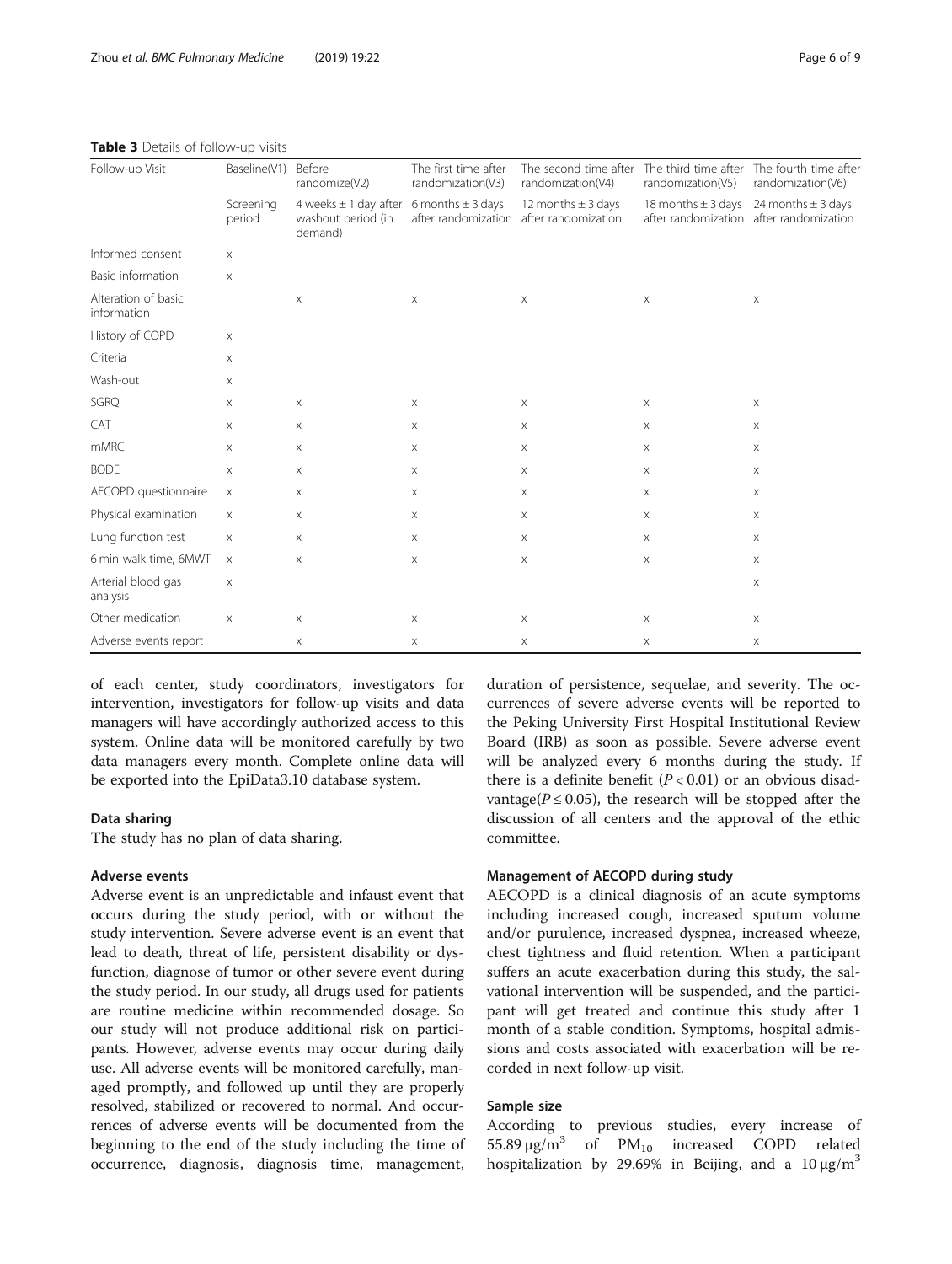increase in  $PM_{2.5}$  was associated with a 2.36% (95% CI 1.00 to 3.73%) increase in the risk of COPD associated admissions [[8\]](#page-8-0). The Beijing Environmental Statement published in 2014 by Beijing Environmental Protection Agency showed monthly mean concentration grew from approximately 70  $\mu$ g/m<sup>3</sup> to 150  $\mu$ g/m<sup>3</sup> of PM<sub>10</sub>, and 52 μg/m<sup>3</sup> to 150 μg/m<sup>3</sup> of PM<sub>2.5</sub> [\[20](#page-8-0)], suggesting an increase of at least 20% risk of exacerbation with the change of air pollution. Assuming that rate ratio of exacerbation frequency for SI group (salvational intervention group) is 0.85 compared with CT group (control group), a total of 610 subjects (305 for each group) are required to detect a 75% reduction of air pollution associated exacerbation at a 90% power with a two-sided significance level of 0.05. Considering a dropout rate of approximately 20%, a total of 764 participants will be enrolled in this study.

#### Statistical analysis

Analysis will be performed on an intention-to-treat basis. All statistical analysis will be performed with SPSS 14.0 software (International Business Machines Corp., New York, USA). Two-tailed tests will be used in all statistical analysis, and  $p$  values  $<0.05$  will be considered to have statistical significance (unless otherwise specified).

A Poisson regression model will be used to calculate the rate ratio of frequency of exacerbation and the 95% confidence interval will be estimated. The influences associated with different centers or baseline data will be considered.

Numeric variables will be presented as mean (standard deviation) or median (minimum, maximum; or interquartile range) and categorical variables will be presented as number of cases (percentage). Accordingly, data will be analyzed with independent sample t test, Wilcoxon rank sum test, chi-square test, continuity correction Chi-squared test or Fisher's exact test. Characteristics of baseline will be summarized with equilibrium test. Unplanned outpatient visits, emergency medical visits, hospitalization, medical cost and mortality caused by AECOPD per year will be compared between two groups.

## **Discussion**

This study points out an idea about salvational intervention for COPD patients under severe air pollution, which is a novel strategy of adding budesonide/formoterol (160μg/4.5μg) twice a day from the first day after severe air population (AQI  $\geq$  200) till the third day after the population end (AQI < 200). This multi-center, prospective, randomized and standard treatment parallel control clinical trial is aiming to figure out whether the salvational intervention will reduce the air pollution related exacerbation of COPD.

Airflow limitation, symptoms and exacerbation history are very important assessment for COPD pharmacological management. For patients with FEV1 < 80% of predicted value (after bronchodilator use), a history of exacerbations is a predictor of exacerbations, and exacerbations will become more frequent and more severe along with the progression of COPD [\[21](#page-8-0)]. GOLD 2017, presented in November 2016, suggests severity of airflow limitation (GOLD 1 to 4) and assessment of symptoms and exacerbation history (Group A to D) should be considered separately to make treatment more precisely [\[3](#page-7-0)]. Reducing exacerbation is the most essential goal in this study, so COPD with higher risk of exacerbation (in group B, C, D) will be enrolled.

Long-acting muscarinic antagonist (LAMA) and LABA are highly recommended by GOLD for patient in group B, C and D [\[22](#page-8-0)]. Although long-term inhalation of ICS is a high risk of pneumonia, there is no consensus on withdrawal of ICS from COPD treatment. The COS-MIC study reported that withdrawal of fluticasone from combined salmeterol/fluticasone treatment aggravated decline of lung function, increased dyspnea and increased exacerbations in moderate and severe COPD patients [[23\]](#page-8-0). In severe COPD patients with receiving tiotropium plus salmeterol/fluticasone, long-term withdrawal of fluticasone showed a significant decline in lung function [\[24](#page-8-0)]. Compared with salmeterol/fluticasone, recent researches showed that budesonide/formoterol had lower risk of adverse events [[19](#page-8-0)]. So, for the sake of decreasing the effects of different inhaled drugs, basic treatment of each participant will be selected from tiotropium (18μg once q.d), budesonide/formoterol (160μg/4.5μg once or twice b.i.d) or combination of tiotropium(18μg) once daily and budesonide/formoterol (160μg/4.5μg once or twice b.i.d) in our study.

Budesonide/formoterol is believed to be an ideal salvational intervention drug. Firstly, budesonide/formoterol shows rapid-acting effects in COPD. Budesonide/formoterol significantly increases morning peak expiratory flow (PEF) and  $FEV_1$  in 5 min after inhalation, and increases morning activities including getting washed, dried, dressed, eating breakfast and walking around the home [[17,](#page-8-0) [25\]](#page-8-0). Secondly, adding budesonide/formoterol to basic treatment might be safe. Tobias Welte et al. demonstrated that treatment of budesonide/formoterol (320μg/9μg) twice a day added to tiotropium not only improved lung function and symptoms of COPD patients but also highly reduced the morning, nighttime, and daytime use of terbutaline as reliever. Pharmacologically predictable adverse events related to treatment was rare and comparable across treatment groups [\[26](#page-8-0)]. In our study, the salvational intervention is basic treatment plus budesonide/formoterol (160μg/4.5μg once b.i.d) from the first day after severe air pollution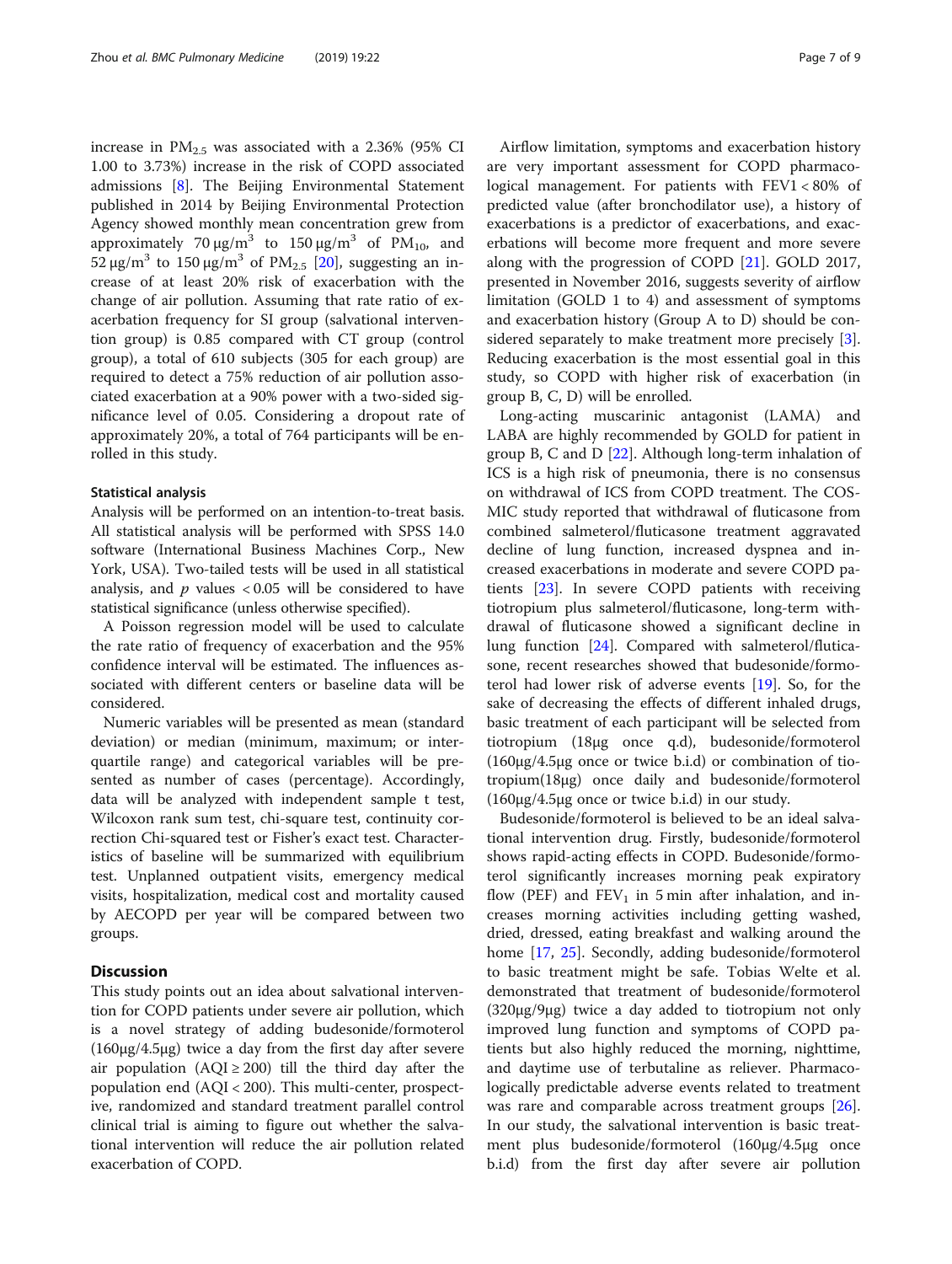<span id="page-7-0"></span>exposure to the third day after air pollution end. For COPD patients treated with tiotropium (18μg once q.d) with or without budesonide/formoterol (160μg/4.5μg once b.i.d), the maximal dose of budesonide/formoterol per day during salvational intervention is no more than the dose of Tobias Welte's research, indicating the salvational intervention should be safe for COPD. Conversely, for those COPD patients using budesonide/formoterol (160μg/4.5μg twice b.i.d) with or without tiotropium (18μg q.d), the tolerability of six-time usage of budesonide/formoterol (160μg/4.5μg) has not been reported in COPD yet. The tolerability will be concerned and determined in our study.

A limitation is that the study is not a double-blind design because both participants and researchers will know treatment which will be administered. To decrease the potential bias, investigators performing follow-up visits after randomization will be not informed of the administration of participants. Moreover, participants are asked to record daily dose of budesonide/formoterol (160μg/ 4.5μg) and investigators are asked to record daily AQI and whether the intervention is done.

Conclusion, this is a multi-center, prospective, randomized and standard treatment parallel control study aiming at reducing air pollution related COPD exacerbations. Evidence of the study will provide effectiveness and safety for a novel and precise strategy called the salvational intervention.

#### Trail status

The trial is currently at the stage of patient recruitment and data collection.

#### Abbreviations

AECOPD: Acute exacerbation of chronic obstructive pulmonary disease; AQI: Air quality index; CAT: COPD Assessment test; COPD: Chronic obstructive pulmonary disease; CT group: Control group; ICS: Inhaled corticosteroids; LABA: Long-acting beta2-agonists; LAMA: Long-acting muscarinic antagonist; mMRC: Modified british medical research council; PM: Particulate matter; SGRQ: St. George's respiratory questionnaire; SI group: Salvational intervention group

#### Acknowledgements

The authors thank Dr. Chengli Que., Dr. Zhe Jin, Dr. Yan Hu, assistant research fellow Cheng Zhang, as well as nurses Xue Jin and Liping Feng from Department of Respiratory and Critical Care Medicine for their help in investigator training.

#### Funding

The study is supported by grant SF2016–1-4071 from Capital Foundation of Medical Developments sponsored by Beijing Municipal Commission of Health and Family Planning and grant 2017YFC1309500 from National key research and development plan sponsored by Ministry of science and technology of the People's Republic of China. They are both governmental funding and the study protocol has undergone peer-reviewed by the funding bodies. The funding bodies do not participate in the design of the study, or in the collection, analysis and interpretation of data. Besides, the funding bodies do not participate in writing the manuscript.

#### Availability of data and materials

Data sharing is not applicable to this article as no datasets were generated or analyzed during the current study.

#### Authors' contributions

GFW conceived the study. TYZ and YJZ drafted the protocol and conducted data collection equally. JPL and XYL conducted data management and statistical analysis. XSQ, PCX, XSC, ZYX, FZZ, XGW, SLW, XXL, CXY, YXZ, GGX and LD conducted coordination of the study in different centers. GFW is the principal investigator and has overall responsibility for the study. All authors have read and approved the final manuscript.

#### Ethics approval and consent to participate

The first version study protocol has been approved by the Peking University First Hospital Institutional Review Board (IRB) (2016[1032]) on March 10th, 2016. Any protocol modifications will be submitted for the IRB review and approval.

The study will be conducted in accordance with Good Clinical Practice (GCP) requirements and ethical principles of the Declaration of Helsinki.

The purposes, procedures, as well as potential benefits and risks of the study will be explained carefully by investigators with a written informed consent. Written informed consent will be obtained from each participant or from the surrogate of the participant who cannot provide informed consent. Personal information and related documents of all participants will be kept strictly. Every participant will be identified by a subject number and a name acronym in the Case Report Form.

#### Consent for publication

Not applicable

#### Competing interests

The authors declare that they have no competing interests.

#### Publisher's Note

Springer Nature remains neutral with regard to jurisdictional claims in published maps and institutional affiliations.

#### Author details

<sup>1</sup>Department of Respiratory and Critical Care Medicine, Peking University First Hospital, No.8 Xishiku Street, Xicheng District, Beijing 100034, China. <sup>2</sup>Department of Medical Statistics, Peking University First Hospital, Beijing, China. <sup>3</sup> Department of Respiratory Medicine, Civil Aviation General Hospital, Beijing, China. <sup>4</sup>Department of Respiratory and Critical Care Medicine, Peking University Shougang hospital, Beijing, China. <sup>5</sup>Department of Respiratory Medicine, The Hospital of Shunyi District Beijing, Beijing, China. <sup>6</sup>Department of Respiratory and Critical Care Medicine, Beijing Luhe Hospital capital medical university, Beijing, China. <sup>7</sup>Department of Respiratory Medicine, Aerospace 731 Hospital, Beijing, China. <sup>8</sup>Department of Respiratory Medicine Beijing Miyun Hospital, Beijing, China. <sup>9</sup>Department of Respiratory Medicine Beijing Changping Hospital, Beijing, China. <sup>10</sup>Department of Respiratory Medicine, Beijing Jingmei Group General Hospital, Beijing, China. <sup>11</sup>Department of Respiratory Medicine, People's Hospital of Beijing Daxing District, Beijing, China. 12Department of Respiratory and Critical Care Medicine, Beijing Jishuitan Hospital, Beijing, China.

#### Received: 30 November 2017 Accepted: 20 December 2018 Published online: 25 January 2019

#### References

- 1. Bernstein JA, Alexis N, Barnes C, et al. Health effects of air pollution. J Allergy Clin Immunol. 2004;114(5):1116–23.
- 2. Guo Y, Li S, Tian Z, et al. The burden of air pollution on years of life lost in Beijing, China, 2004-08: retrospective regression analysis of daily deaths. Bmj. 2013;347:f7139.
- 3. GOLD. Global Strategy for the Diagnosis, Management, and Prevention of COPD: Full Repo (2017) Available from: <http://goldcopd.org>, 2017.
- 4. Li J, Sun S, Tang R, et al. Major air pollutants and risk of COPD exacerbations: a systematic review and meta-analysis. Int J Chron Obstruct Pulmon Dis. 2016;11:3079–91.
- 5. Li R, Jiang N, Liu Q, et al. Impact of Air Pollutants on Outpatient Visits for Acute Respiratory Outcomes. Int J Environ Res Public Health 2017;14(1):47.